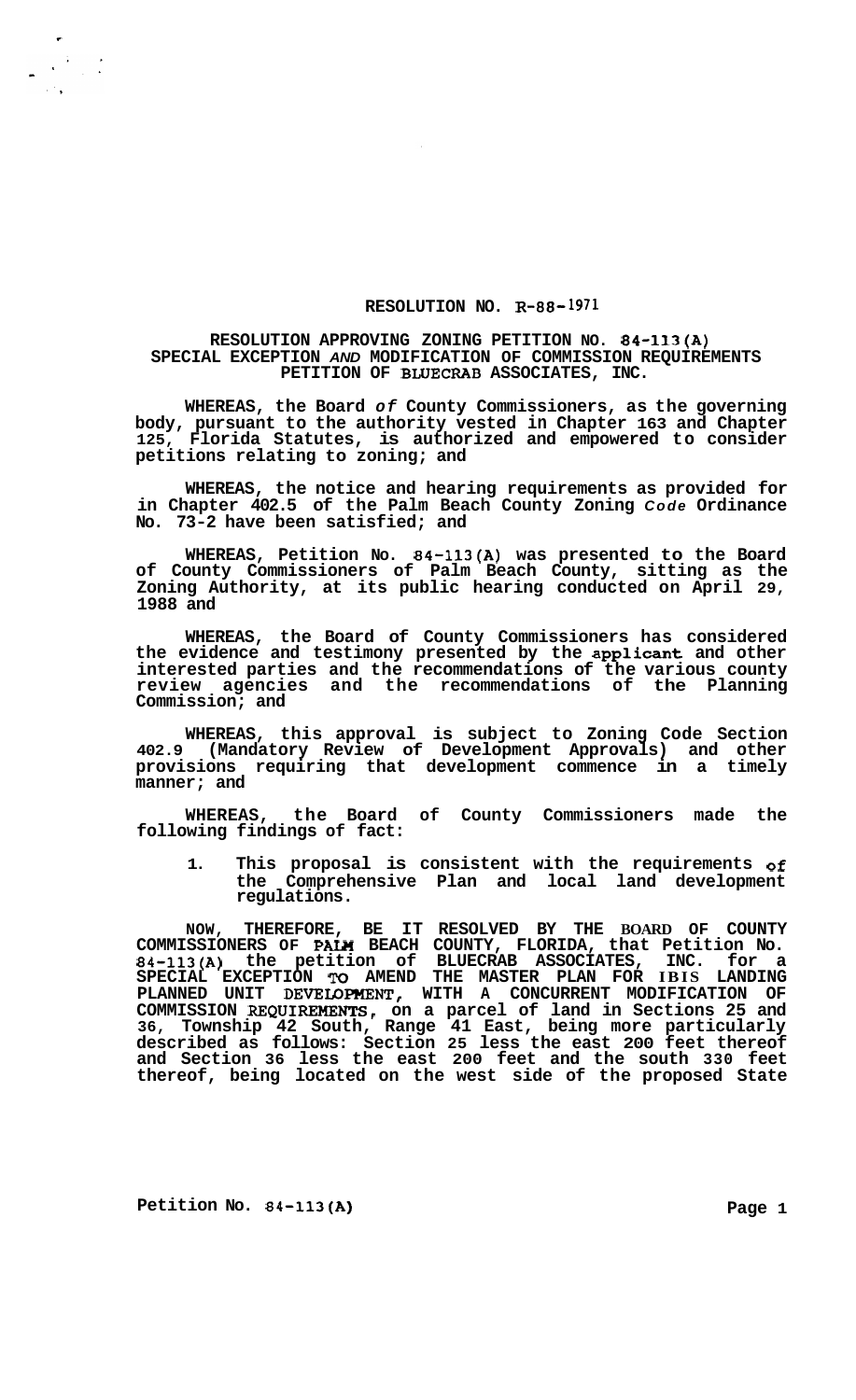**Road No. 7 Extension (US 441), approximately 1.0 mile south of West Lake Park Road, in a RT-Residential Transitional Zoning District, was approved as advertised, subject to the following conditions:** 

- **1. The developer shall comply with all previous conditions of approval unless express1y;modified herein.**
- **2. Condition No. 4 of Zoning Petition No. 84-113, Resolution No. R-85-36, adopted January 8, 1985, which**  \*. **currently states:** 
	- **"4. Alternate State Road 7 fEntrance north to Northlake Roulevard)** : **The developer shall provide construction plans for Alternate State Road 7 as a 4 lane median divided section (expandable to 6 lanes)** ; **acquire a minimum of 120 feet of right of way for Alternate State Road 7 and construct Alternate State Road 7** *8* **per the County Engineer's approval, from north of Northlake Boulevard to the project's entrance road(s) to include the appropriate tapers, per the County Engineer's approval. This right of way shall be conveyed within 180 days of approval date by the Board of County Commissioners or prior to the issuance of a building permit, whichever first occurs. Construction of the east two lanes shall be completed and accepted within 24 months of approval date of the Board of County Commissioners or prior to the issuance of a building permit, whichever shall first occur. Construction of the west two lanes shall be completed and accepted prior to the issuance of 900 building permits or within seven years of approval date by the Board of County Commissioners whichever first occurs.w**

**Is hereby amended to read as follows:** 

**"The developer shall provide construction plans within four (4) years for Alternate State Road 7 as a two (2) lane roadway section (located within a 120 foot right-of-way for expansion to six (6) lane median divided section), and construct the two (2) lane section from Northlake Boulevard south to the project's entrance road to include the appropriate tapers, per County Engineer's approval. A contract for the construction of the two (2) lanes shall be let prior to the issuance of 1,172 residential permits for the project or within 4.5 years of the adoption of the project's amended resolution of approval, whichever first**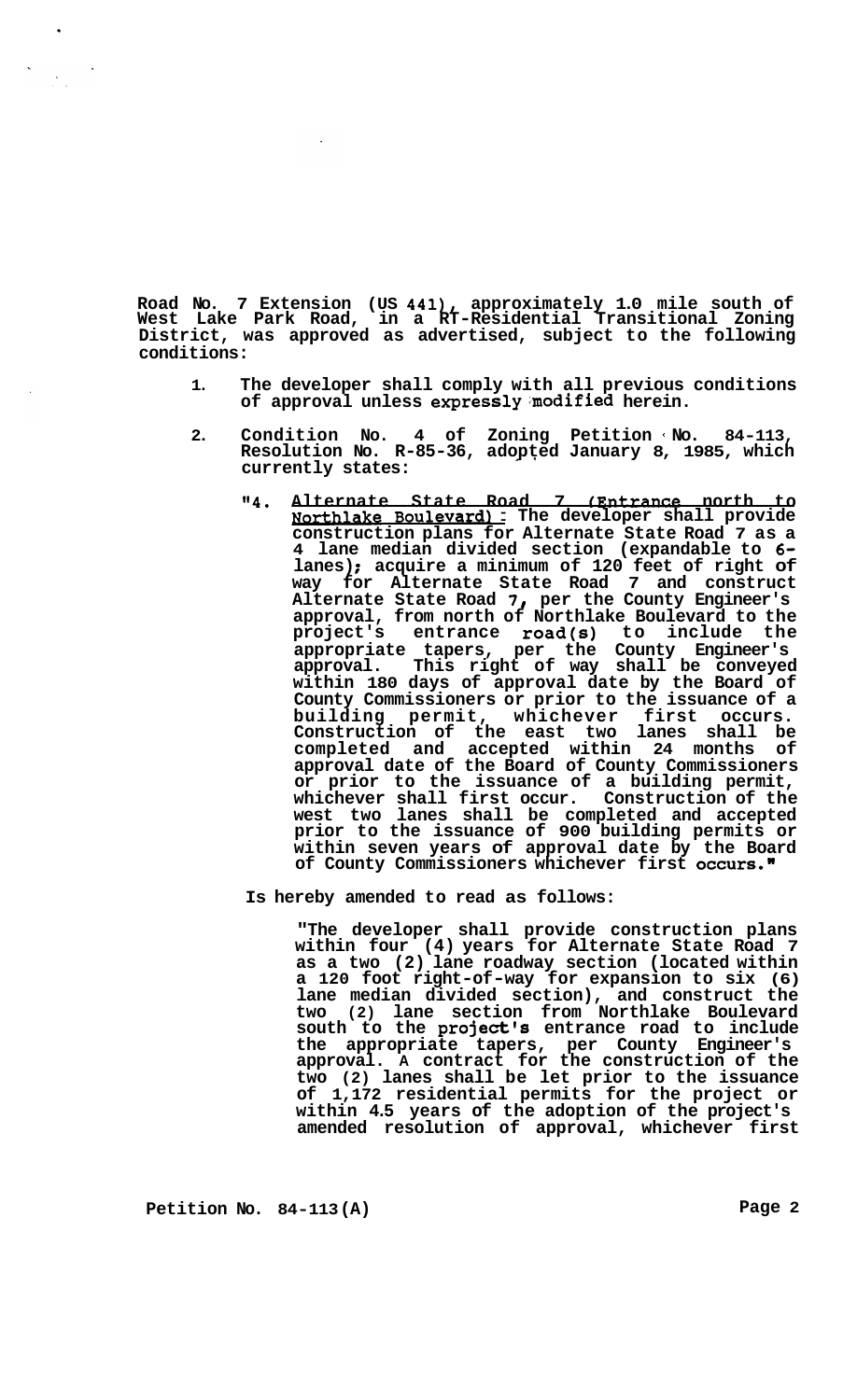**occurs. Right-of-way on State Road 7 shall be dedicated to allow the ultimate section at intersections:** 

- a. North approach, one (1) right, three (3) <br>
throughs:
- **b.** South approach, 'two (2) lefts, three (3)<br>
throughs;<br>  $\frac{1}{2}$
- **c. West approach, two (2) 'lefts, bne (1) right;**  -.

**based upon the County Engineer's approval for each intersection''** .

- **3. Condition No. 5 of Zoning Petition No. 84-113, Resolution No. R-85-36, adopted January** *8,* **1985, which currently states:** 
	- *"5.* **alternate State Road 7 JNorthlake Boulevard to P.G.A.' Boulevard)** : **The developer shall provide construction plans for Alternate State Road 7 as a two lane section (expandable to a 6-lane section), from P.G.A. Boulevard to Northlake Boulevard, per the County Engineer's approval. These plans shall be completed within thirty-six (36) months of approval date by the Board of County Commissioners or prior to the issuance of 250 building permits, whichever first occurs.**

**The developer shall then acquire, at no expense to Palm Beach County, a minimum of 120 feet of right of way for Alternate State Road** *7,* **if required by the County Engineer, from P.G.A. Boulevard to Northlake Boulevard for the road construction of Alternate State Road 7. This right of way shall be acquired within 4 years of approval date of the Board of County Commissioners, or prior to the issuance of 300 building permits, whichever first occurs.** 

**The developer shall then construct Alternate State Road 7 as a 2-lane section from P.G.A. Boulevard to Northlake Boulevard, per the County Engineer's approval. This construction shall be completed and accepted by Palm Beach County prior to the issuance of 700 building permits, or within 6 years of approval date by the Board of County Commissioners.** 

**Surety acceptable to the County Engineer's office shall be posted for the necessary construction as outlined in Condition 114 and 5 within 12 months of** 

Petition No. 84-113 (A) Page 3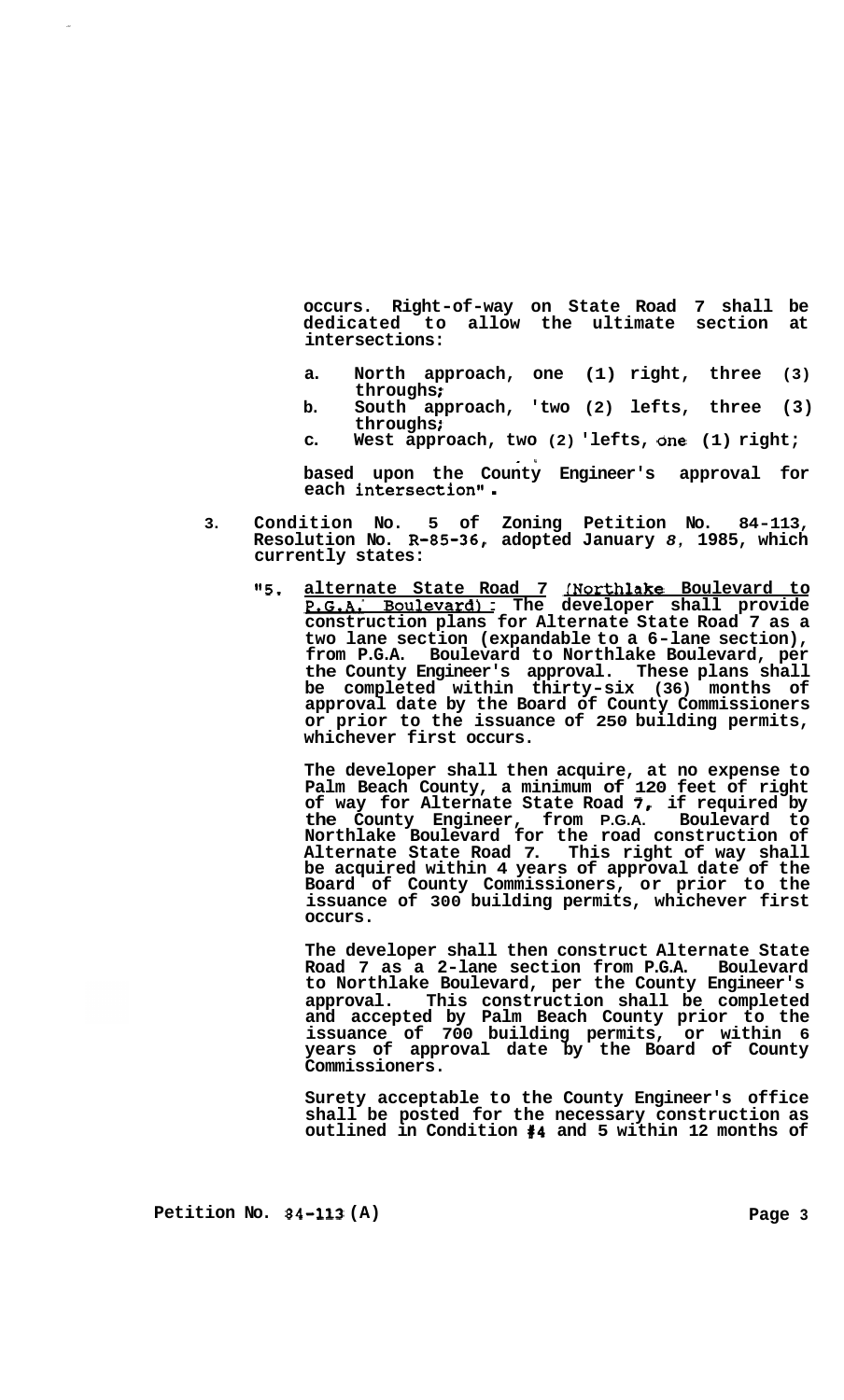**approval date by the Board of County Commissioners or prior to the recording of the first plat whichever shall occur** . **I'** 

**Is hereby deleted.** 

 $\ddot{\phantom{a}}$ 

- **4. Condition No. 6 of Zoning Petition No. 84-113, Resolution No. R-85-36, adopted January 8, 1985, which currently states:**  , .,
	- **116. The developer shall construct at' the intersection of Alternate State Road 7 and Northlake Boulevard concurrent with the cohstruction of Alternate State Road 7 as outlined in Condition #4 above:** 
		- **a) left turn lane, east approach**
		- **b) left turn lane, west approach**
		- **c) signalization, if, and when warranted as determined by the County Engineer."**

**Is hereby amended to read as follows:** 

**"The developer shall construct at the intersection of Alternate State Road 7 and Northlake Boulevard concurrent with the construction of Alternate State Road 7 as outlined in Condition No. 4 of Zoning Petition No. 84-113:** 

- **a) two through lanes and a single left turn lane, east approach**
- **b) two through lanes, west approach**
- **c) separate left and right turn lanes, south approach**
- **d) signalization, if, and when warranted, as determined by the County Engineer."**
- **5. Condition No. 8 of Zoning Petition No. 84-113, Resolution No. R-85-36, adopted January 8, 1985, which currently states:** 
	- **"8. The developer shall construct at the intersection of Beeline Highway and Alternate State Road 7 concurrent with the construction of Alternate State Road 7 as outlined iq Condition #5 above per the County Engineer's approval:** 
		- **a) right turn lane, east approach**
		- **b) left turn lane, east approach**
		- **c) right turn lane, west approach**
		- **d) left turn lane, west approach**
		- **e) left turn lane, north approach**

Petition No. 84-113(A) Page 4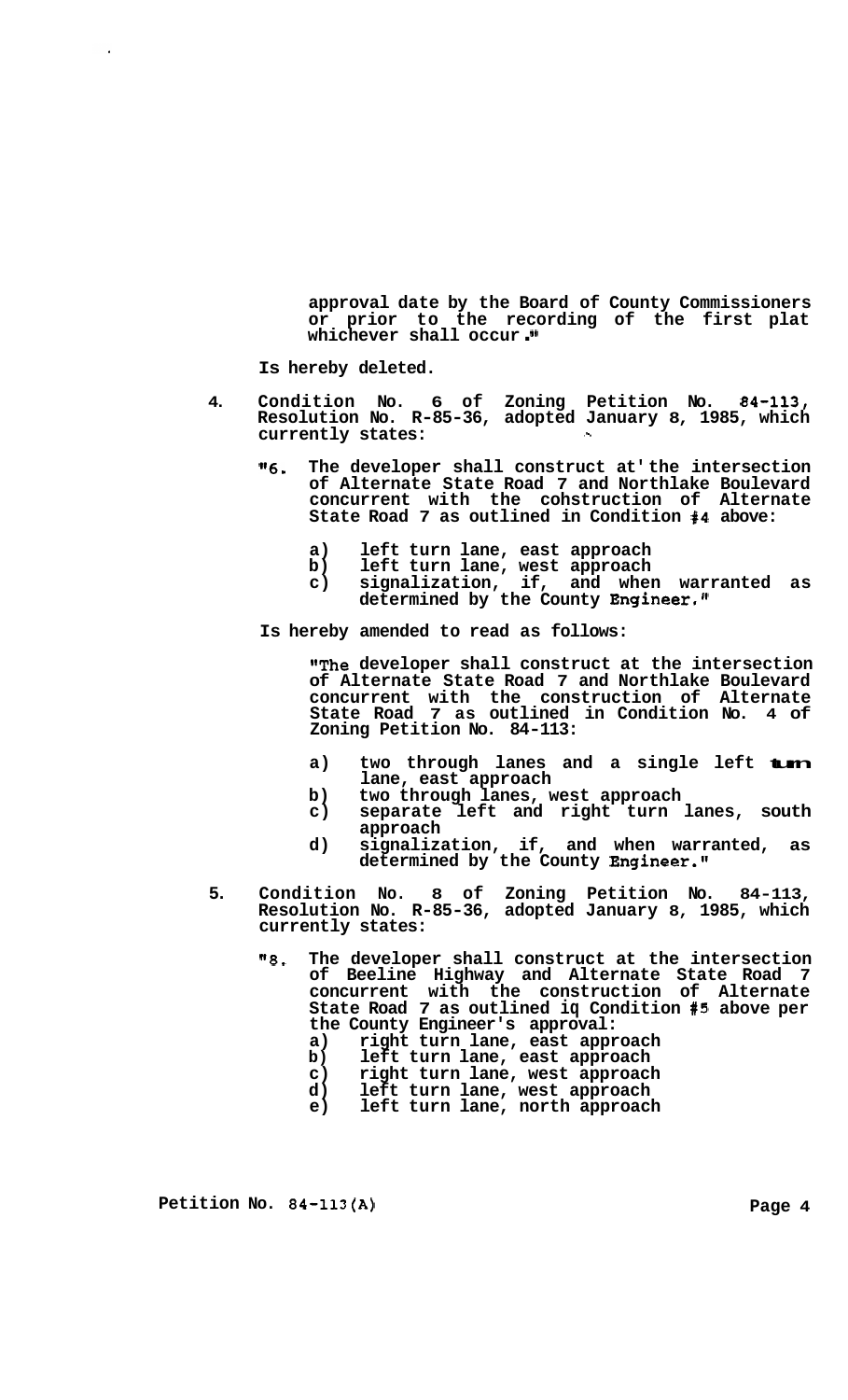- 
- **f) left turn lane, south approach g) signalization, if, and when warranted as determined by the County Engineer.**

**Is hereby deleted.** 

.

- **6. Condition No. 9 of Zoning Petition No. 84-113, Resolution No. R-85-36, adopted January 8,' 1985, which currently states:** 
	- **"9. The developer shall construct at the intc.rsection of P.G.A Boulevard and Alternate State Road 7 concurrent with the construction of P,lternate State Road 7 as outlined in Condition** *#5* **e.bove: a) left turn lane, east approach b) left turn lane, south approach"**

**,I** 

**Is hereby deleted.** 

- **7. Condition No. 10 of Zoning Petition No. 84-113,**  Resolution No. R-85-36, adopted January 8, 1985, which **currently states:** 
	- **"lo. Should Alternate State Road 7 be constructed from P.G.A.** Boulevard to Northlake **Boulevard,** by **government or other third parties, as outlined in Condition #5, Palm Beach County may at it:s option substitute one of the following:** 
		- **a) provide construction plans as a six-lane**  section and construct Alternate State Road 7 **as a 2-lane facility from the projec1:'s north entrance south to the south right of way line of the "M" Canal, per the County Engineer's approval. This construction shall include**  the bridge over the "**M"** Canal, or
		- **b) provide construction plans as a 6-lane ultimate section and construct an aclditional two lanes on Northlake Boulevelrd from Alternate State Road 7 east to Beeline Highway.**

**Is hereby amended to read as follows:** 

**"The developer shall acquire a minimum of 120 feet of right-of-way from Alternate State Road 7 west through the construction project limits, including right-of-way for ultimate expanded intersections**  on the south side of Northlake **Boulevar**d and for **State Road 7, provide constructions plans as a four-lane ultimate section within 18 nonths of adoption of the amended resolution of ap:?roval by the Board of County Commissioners, and construct a four-lane divided roadway on Northlake Boulevard** 

Petition No. 84-113(A) **Petition No. 84-113(A)**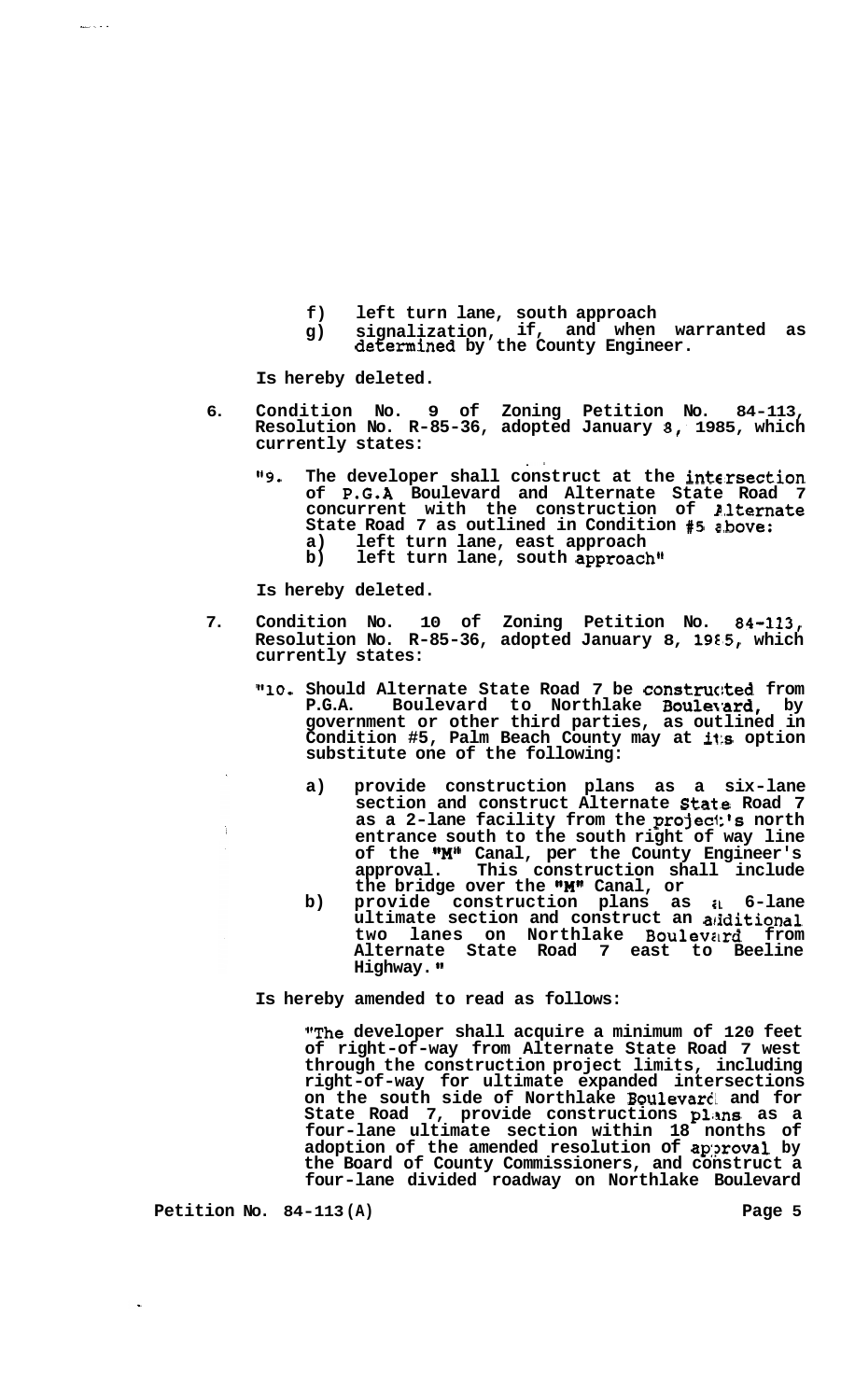from 400 feet west of Seminole Lakes Planned Unit **Development's (Petition No. 85-64 (A)** ) **Imtrance road east to Beeline Highway, plus appropriate tapers. The developer shall further cons1:ruct at** . **the project 's entrance road and Nc rthlake Boulevard:** 

- a) two through lanes and double lef**t** turn **lanes, east approach**
- **b) two through** ~ **lanes and** . **separate right turn lane, west approach**
- c) separate left turn and right turn lanes, **south approach**

**The above referenced work must begin by January 1991 and be completed by December 1992. This project shall be limited to 550 residential building permits until the road construction contract has been let and work completed for Northlake Boulevard as referenced above.** 

It is the intent of this condition that the .four-<br>lane ultimate section will be constructed vithin the existing 100 foot to 130 foot **right-of-way through the Water Catchment Area between Alternate State Road 7 and Beeline Highway."** 

- **8. Condition No. 14 of Zoning Petition No. 84-113, Resolution No. R-85-36, adopted January 8, 198!i, which currently states:** 
	- **"14. The petitioner shall provide Palm Beach County**  with a road drainage easement throu<sub>(</sub>h this project's internal lake system to legal p**ositive outfall for the road drainage of Alterna1:e State Road 7. This drainage easement shall be subject to all governmental agency requirements."**

**Is hereby amended to read as follows:** 

"If required by the County Engineer, the property **owner shall provide to Palm Beach County a road**  drainage easement within the project's internal lake system which is adjacent to the property, **capable of accommodating all runoff** *0:'* **those segments of Alternate State Road 7 along the property frontage and for a maximum 4110 foot**  distance each side of property boundar<sub>!</sub> lines **along Alternate State Road 7. The drainagc: system within the project shall have sufficient retention/detention capacity to meet the stormwater discharge requirements of the**  applicable County Control District and South **Florida Water Management District. The design of** 

**Petition No. 84-113(A)** Page 6

 $\mathcal{L}^{\text{max}}$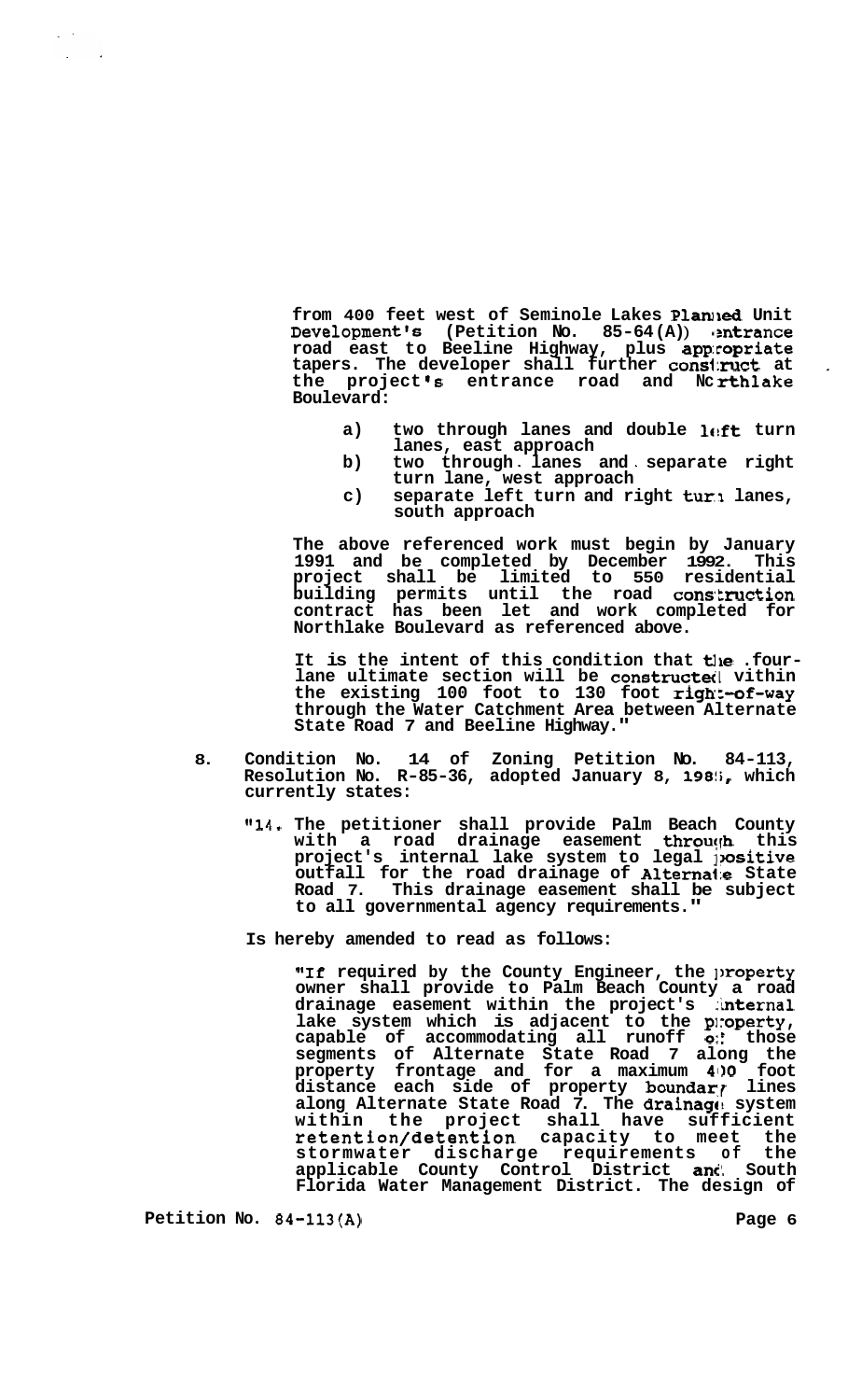**the system shall assume the ultimate Thoroughfare Plan section road drainage runoff."** 

- **9. Condition No. 15 of Zoning Petition No. 84-113, Resolution No. R-85-36, adopted January 8, 1935, which currently states:** 
	- "15. The developer shall pay a Fair Share Fee in the amount and manner required'.by the "Fair Share Contribution for Road , Improvements Ordinance" as **it presently exists or as it may from time to time be amended. Presently the Fair Share Fee for this project \$412,525.**

**Credit for this impact fee shall be credited toward the road construction as outlined in Condition 15 and #lo above based upon a certified cost estimate by the developer's engineer."** 

**Is hereby amended to read as follows:** 

**"The developer shall pay a Fair Share Fee in the** amount and manner required by the "Fair Share Contribution for Road Improvements Ordinance" as **it presently exists or as it may from time to time be amended. Presently the Fair Share Fee for this project \$1,169,740.00.** 

**Credit for this impact fee shall be credited toward the road construction as outlined in**  Condition No. 2 and Condition No. 7 of Zoning **Petition No. 84-113(A) based upon a certified cost estimate by the developer's engineer."** 

- **10. Condition No. 17 of Zoning Petition No. 84-113, Resolution No. R-85-36, adopted January 8, 19 35, which currently states:** 
	- **"17. Prior to Certification by the Site P1e.n Review Committee, the Master Plan shall be amlended to reflect additional acreage for the** *.I%* **gross acreage devoted to civic site uses."**

**Is hereby amended to read as follows:** 

**"The 25 acre civic site located at the southeast corner of the project shall be conveyed to Palm Beach County at the time of platting, or as required by the County Engineer."** 

**Petition No. 84-113(A) Page 7** 

..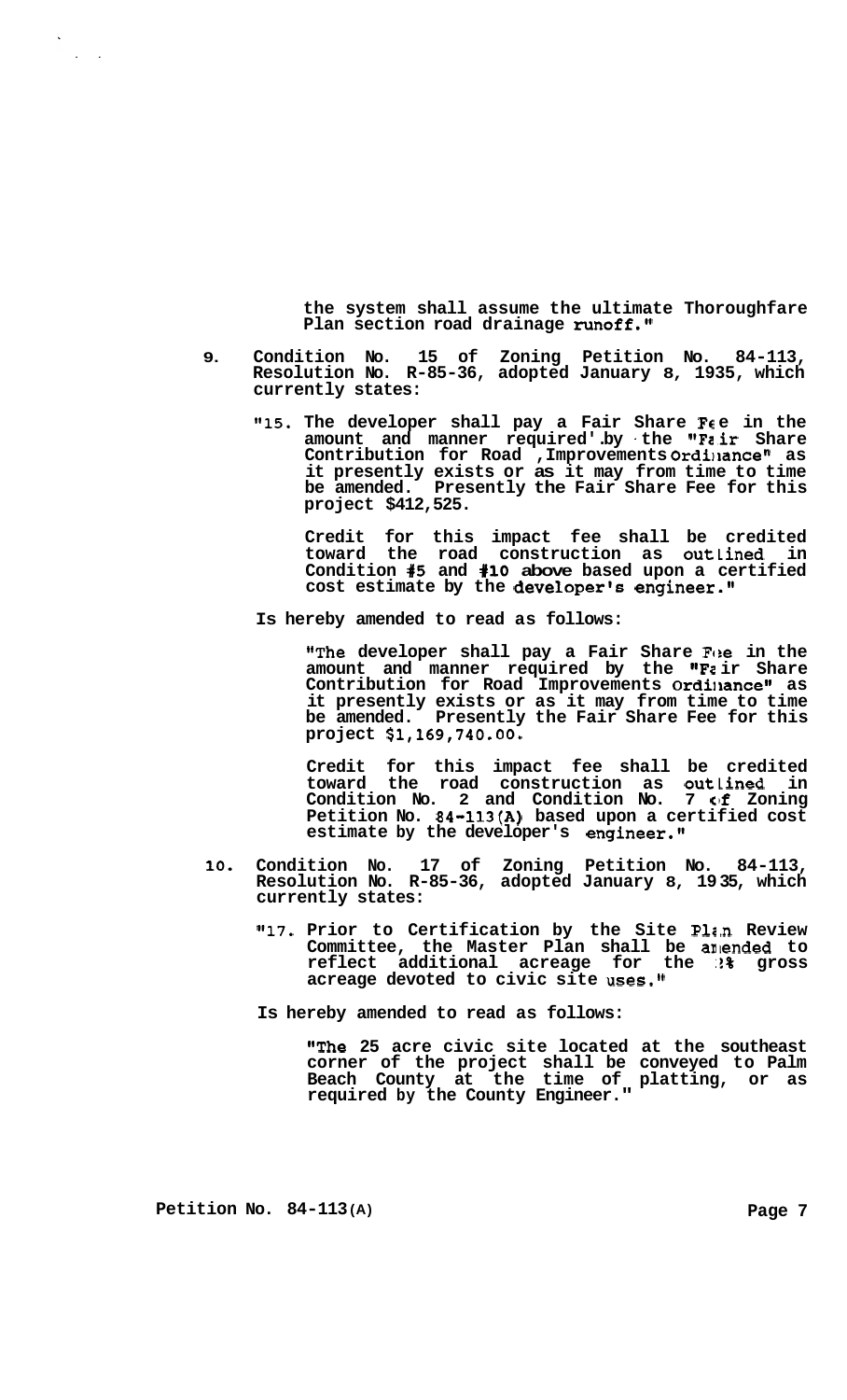- **11. Condition No. 18 of Zoning Petition No, 84-113, Resolution No, R-85-36, adopted January 8, 1985, which currently states:** 
	- **"18. The Petitioner shall request from the South Florida Water Management District during the annual wet season, a report with respect to:** 
		- a) the quality of the runoff discharge to the **Indian Trail Waterj'Contro?: District**
		- b) the maintained elevation of the retention **areas.**

The report shall be filed with the County **Engineering Department.** 

**Is hereby amended to read as follows:** 

**"The Petitioner shall request from tlne South Florida Water Management District dulring the annual wet season, a report with respect 'to:** 

- **a) the quality of the runoff discharge to the Northern Palm Beach County Water Control District**
- **b) the maintained elevation of the retention areas.**

The report shall be filed with the County **Engineering Department."** 

- **12. Condition No. 19 of Zoning Petition Noi 84-113, Resolution No. R-85-36, adopted January 8, 19;35, which currently states:** 
	- **@119. No onsite water or sewerage systems shall be provided."**

**Is hereby amended to read as follows:** 

**IProvision of water and sewer service: to the subject site will be via the Palm Beach County Water Utilities Department.'#** 

- **13. Condition No. 23 of Zoning Petition No. 84-113, Resolution No. R-85-36, adopted January 8, 19B5, which currently states:** 
	- "23. Transfer of Title and Warranty Deed to the school **site, and a survey showing and descrii.bing the metes and bounds of the school site shall be**  delivered to the School Board within twenty four

Petition No. 84-113(A) Page 8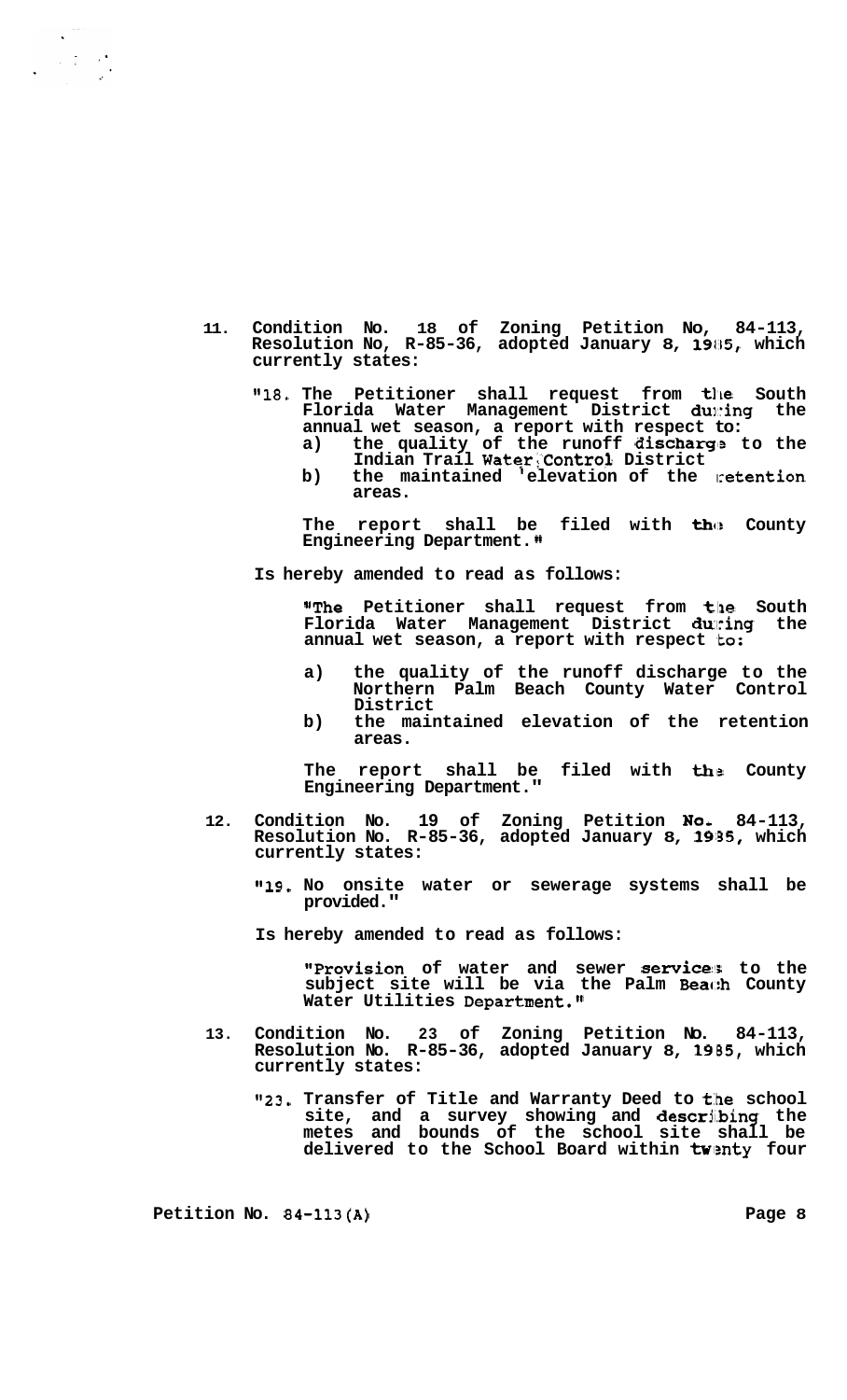**(24) months of the effective date of the resolution of approval by the Board** *of* **County**  Commissioners on the subject **PUD.**"

**Is hereby amended to read as follows:** 

**"Transfer of Title and Warranty Deed to the school site, and a survey showing and describing the metes and bounds of the sohool site shall be delivered to the School** ~ **Board -within twel~ty four (24) months of the effective date of the amended resolution of approval by the Board of County Commissioners on the Subject planned unit development.** 

- **<sup>14</sup>**. **The petitioner may exchange the required on-site dedication of land for civic uses either for 41 parcel**  of land off-site equal in acreage or cash cf equal **value. In .addition, in the event that the off-site land dedication is of less cash value than the on-site dedication, petitioner shall also contribute a11 amount in cash equal to the difference between the talue of**  the onsite and off-site land dedications. The value of **the on-site land dedication shall be based upon its value as a civic site. This contribution shall be used to off-set the identifiable impacts directly attributable to this project. If an off-site land or cash contribution is accepted by Palm Beach County,**  petitioner shall be deemed to have satisfied the intent **of Zoning Code Section 500.21 H.**
- **15. Surety required for the off-site road improvem ents as outlined in Condition Nos. 2, 4 and** *7* **of Petition NO. 84-113(A)** shall be posted with the Office of the County **Engineer within twelve (12) months of the adortion by the Board of County Commissioners of the rermlution approving this petition.**
- **16.**  Failure to comply with the conditions herein may result **in the denial or revocation of a building pernit; the issuance of a stop work order; the denial of a**  Certificate of Occupancy on any building or structure; **or the denial or revocation of any permit or z.pprova1**  for any developer-owner, commercial-owner, lessee,, or **user of the subject property. Appeals from suck action may be taken to the Palm Beach County Bcard of Adjustment or as otherwise provided in the Palm Beach County Zoning Code. Violations of the conditions herein shall constitute violation of the Palm Beach County Zoning Code.**

Petition No. 84-113(A) Page 9